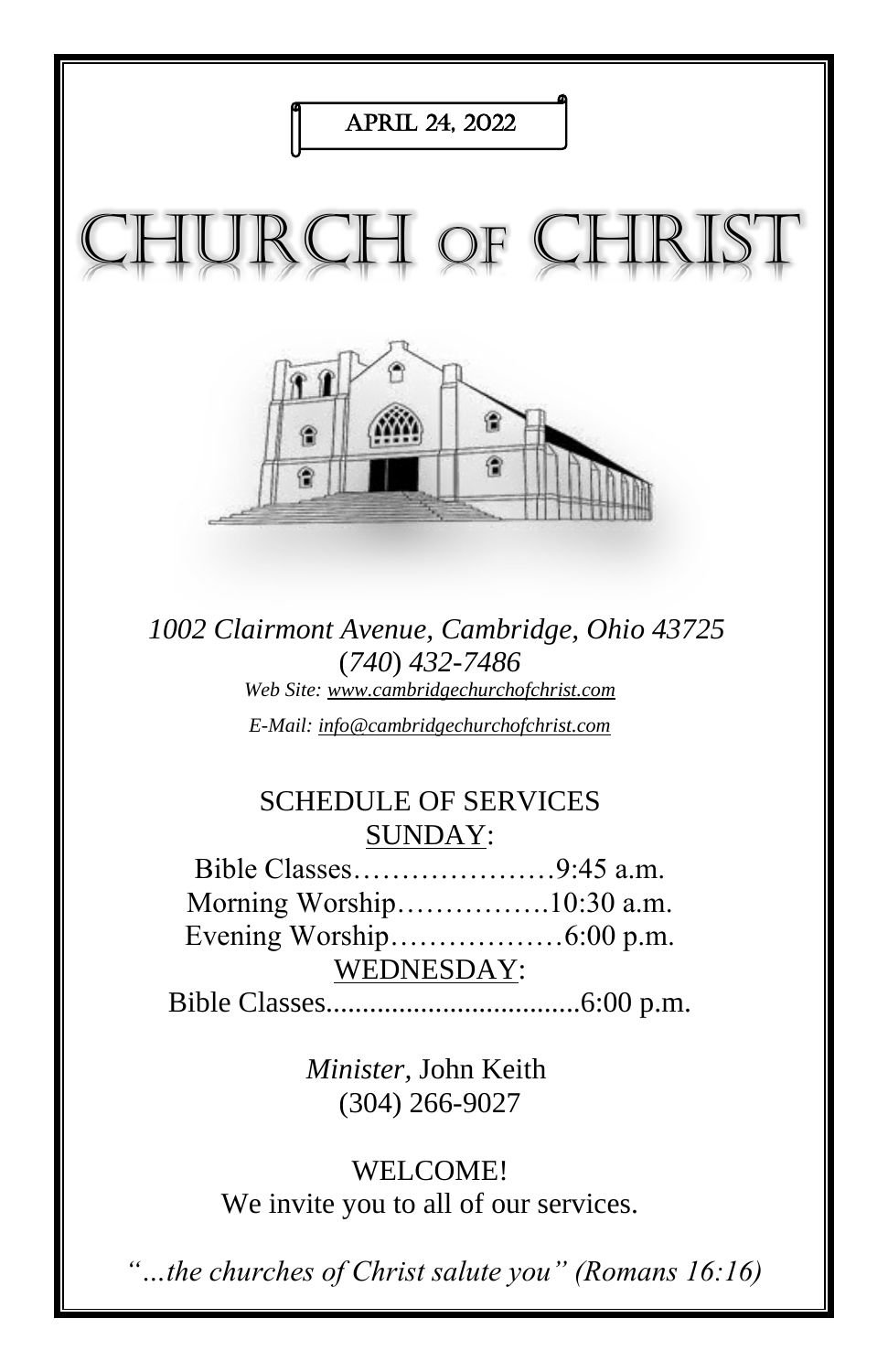This morning we begin our Gospel Meeting, and we welcome our brother, Andy Robison. Andy and his wife, Marsha are tireless servants for the Lord and are two of my favorite people in the whole world and I love them dearly.

Andy was raised in Moundsville, West Virginia. He has served the Lord's church in West Virginia in Pennsboro and Parkersburg (Camden Avenue) as an associate minister and as pulpit minister for congregations in Farmington (Oakhurst), Washington (Hopewell), Harrisville, and Moundsville (Hillview Terrace), his current work.

Andy taught Bible and directed choruses at Jackson (Tennessee) Christian School for two years. He has written and cowritten several hymns, as well as produced several CDs of a cappella singing for West Virginia Christian Youth Camp. He serves as secretary for the board of directors for that camp. He manages the website churchofchristsongs.com, which contains many of his compositions along with other originals.

He has been with the West Virginia School of Preaching since 2011, serving as director since 2012.

Andy is married to the former Marsha Giesler of Rolla, Missouri. Marsha teaches a preachers' wives class at WVSOP and serves as the librarian and is frequently called upon to speak at ladies' inspiration days. They have two children and two grandchildren.

Our meeting continues each evening this week beginning at 6 p.m. and concludes Friday. There will be a pot-luck dinner in the basement following services this morning and everyone is invited.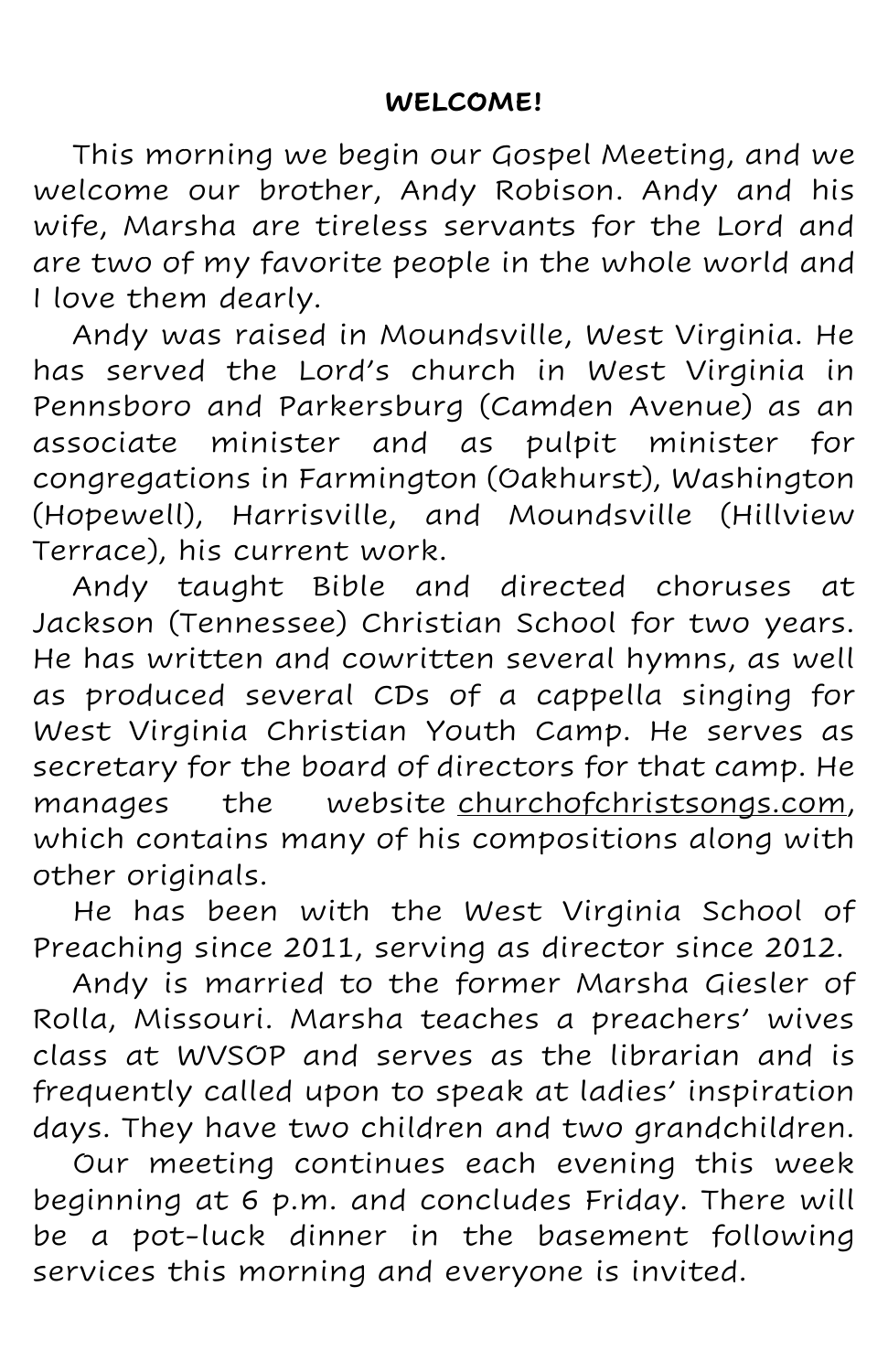### **PAUL'S SECOND EPISTLE TO TIMOTHY Andy Robison**

Most students of the early church believe the apostle Paul was imprisoned twice in Rome. The first time is recorded in Acts 28:30-31 where Paul, it seems, is under a sort of house a rest—"in his own rented house" awaiting audience with the emperor. From this imprisonment, Paul penned the letters to the Ephesian church, the Colossian church, the Philippian church, and to Philemon. While inspired history ends there, tradition has it that Paul was released by Nero and traveled some more evangelistically, then was imprisoned again in Rome.

The first imprisonment would have been about A.D. 62-63 and the second in 66-67. While the emperor would have been the same, there was a great contrast. History reports that Nero ruled fairly sanely from 54-64. When Rome burned in 64, though, Nero fixed the blame on Christians and started a severely violent persecution against them. The populace riotously joined in on the tortures and executions. It is believed that during this persecution Paul was taken from prison and beheaded for his faith.

The last words he wrote by inspiration of the Holy Spirit are in the epistle of 2 Timothy. Here he talked about finishing his course, keeping the faith and receiving the crown of righteousness. The words are instructive. The insight into the apostle's emotions is tender. He is still concerned with sound doctrine; he has no regrets over his teaching for the last several decades since he was baptized into Christ. He wants Timothy to stand fast in his work, although he, too, would suffer persecution.

Paul's poignant reminders in these last words include the networking plan of the gospel— "And the things that you have heard from me among many witnesses, commit these to faithful men who will be able to teach others also" (2:2). There is the memorable attestation to the verity of Scripture's inspiration in 3:16-17. The charge to "Preach the word" in the face of all people's silly, irreverent desires (4:1-5) is notable. The admonition to be a "worker who does not be ashamed, rightly dividing the word of truth" is prominent.

There is so much more. That is what we hope to study this week of the meeting. Our aim will be to ascertain the principles Paul taught Timothy, and then seek to apply those accurately to the issues of the 21<sup>st</sup> century. We invite you to be with us for each lesson to continue the flow of thought.